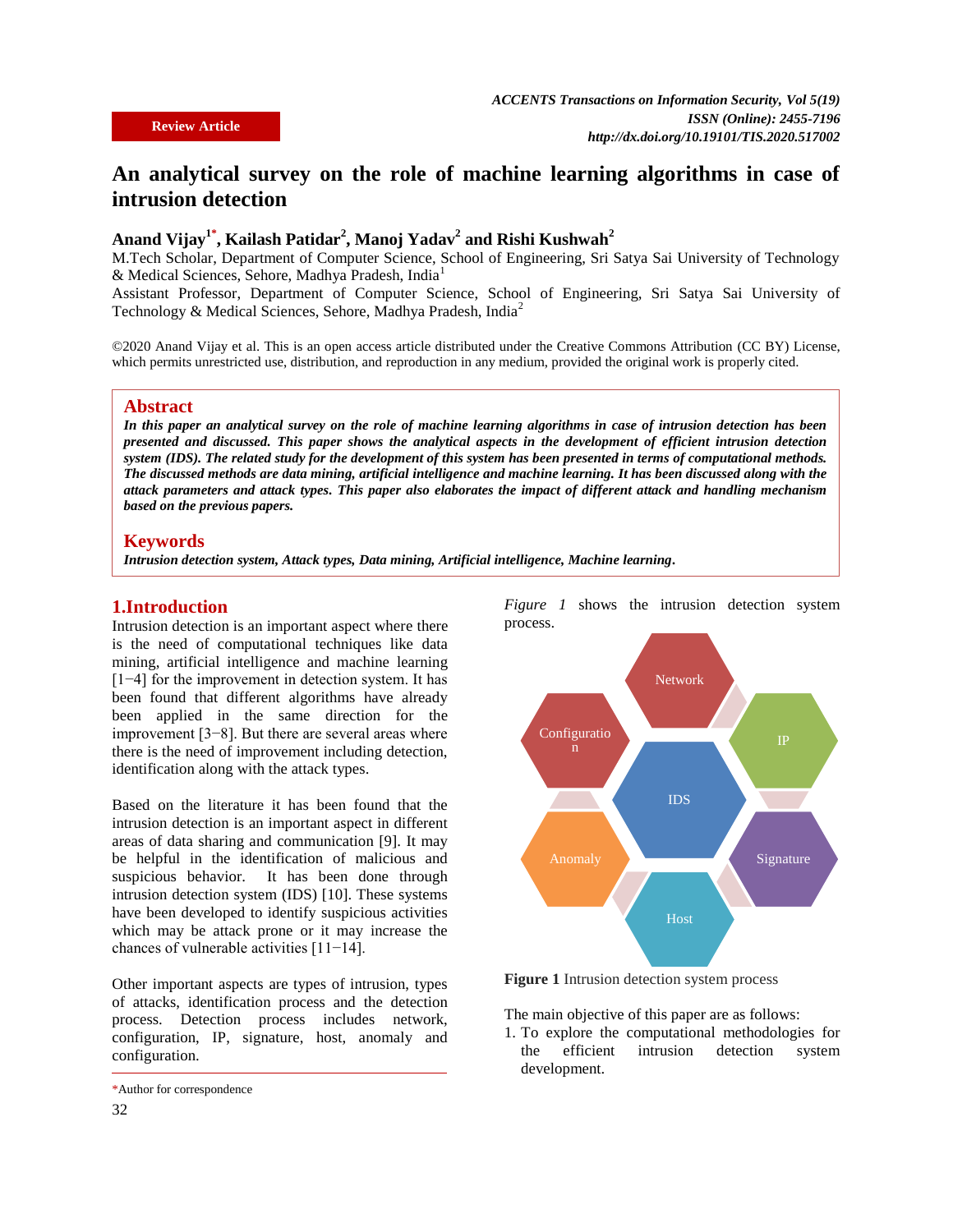- 2. To explore the parametric evaluation of data mining, artificial intelligence and machine learning algorithms for the intrusion detection process.
- 3. To explore different attacks and the possibilities in the cyber security.
- 4. To explore the host, configuration and anomaly parameters in terms of detection framework for different intrusions.

### **2.Literature survey**

In 2020, Razimi et al. [15] discussed about the surveillance technology. They have proposed an intelligent home surveillance system. IT has been proposed based on the use of Raspberry Pi. It has been triggered when an intruder is captured through the video surveillances.

In 2020, Zoppi et al. [16] discussed about the anomaly detection techniques. It has been discussed in terms of identifying patterns. Their main aim is to instruct the anomaly-based techniques considering unsupervised algorithms. It has been used for the classification of normal and anomalous behaviors.

In 2020, Dang [17] discussed about intrusion detection system. The main task of the detection system is to differentiate benign and malicious network flows. They have discussed the active learning usage. It has been discussed in terms of active learning for the online configuration. It has been discussed for the reduction of labeling cost.

In 2020, Chen et al. [18] discussed about the 5G application and the chances of intrusion detection. They have suggested that the traditional method is relatively insufficient. They have proposed a RLA intrusion detection system for the hybrid network. For the classification support vector machine algorithm has been used. They have achieved 98% accuracy approximately.

In 2020, Jin et al. [19] discussed about the applicability of big data and machine learning algorithms in case of intrusion detection. They have proposed a K-nearest neighbors (KNN) and categorical boosting (CatBoost) for the imbalanced data. For experimentation they have used KDD99 dataset. By this method they have achieved better detection performance.

In 2019, Halimaa and Sundarakantham [20] dicusses about malicious activity and intrusion detection system. They have suggested that the intrusion

detection may plays an important role in the network. Hey have suggested the need of classification methodologies. They have applied support vector machine (SVM) and naïve Bayes (NB) algorithm for the classification problem. For experimentation NSL-KDD dataset has been used. Their result suggest that the support vector machine outperforms.

In 2020, Taghavinejad et al. [21] discussed the use of Internet of Things. They have discussed regarding the prevention from the cyber-attack through intrusion detection system. They have used the combination of SVM, KNN and decision tree (DT). Their result shows that the proposed method is found to be better.

In 2020, Mu et al. [22] discussed about the internet intrusion detection. They have discussed the applicability in terms of IP matching and network monitoring. They have also discussed unauthorized access due to various tags.

In 2020, Dawit et al. [23] discussed about cyber security. They have investigated several methods for the intrusion detection collaboration. They have also studied the integration of intrusion detection. They have also studied and discussed the major vulnerabilities in case of blockchain application.

In 2020, Park et al. [24] discussed a prediction model which is based on recurrent neural network. They have discussed this in terms of IoT environment. They have used long short-term memory model. They have used cosine similarity for the scoring function. They have considered a normal packet for the same.

In 2020, Iman and Ahmad [25] discussed about the intrusion detection system development. They have analyses and estimated the use of random forest algorithm. They have considered Boruta algorithm. Their results show that the proposed method is capable of preventing the infinite loop. It is capable in the improvement of the performance.

## **3.Discussion and comparative analysis**

Based on the previous literature it has been found that different approaches have been used for the intrusion detection system. Based on the literature it has also been found that there is the need of classification algorithms. *Table 1* shows regarding different approaches and its applicability.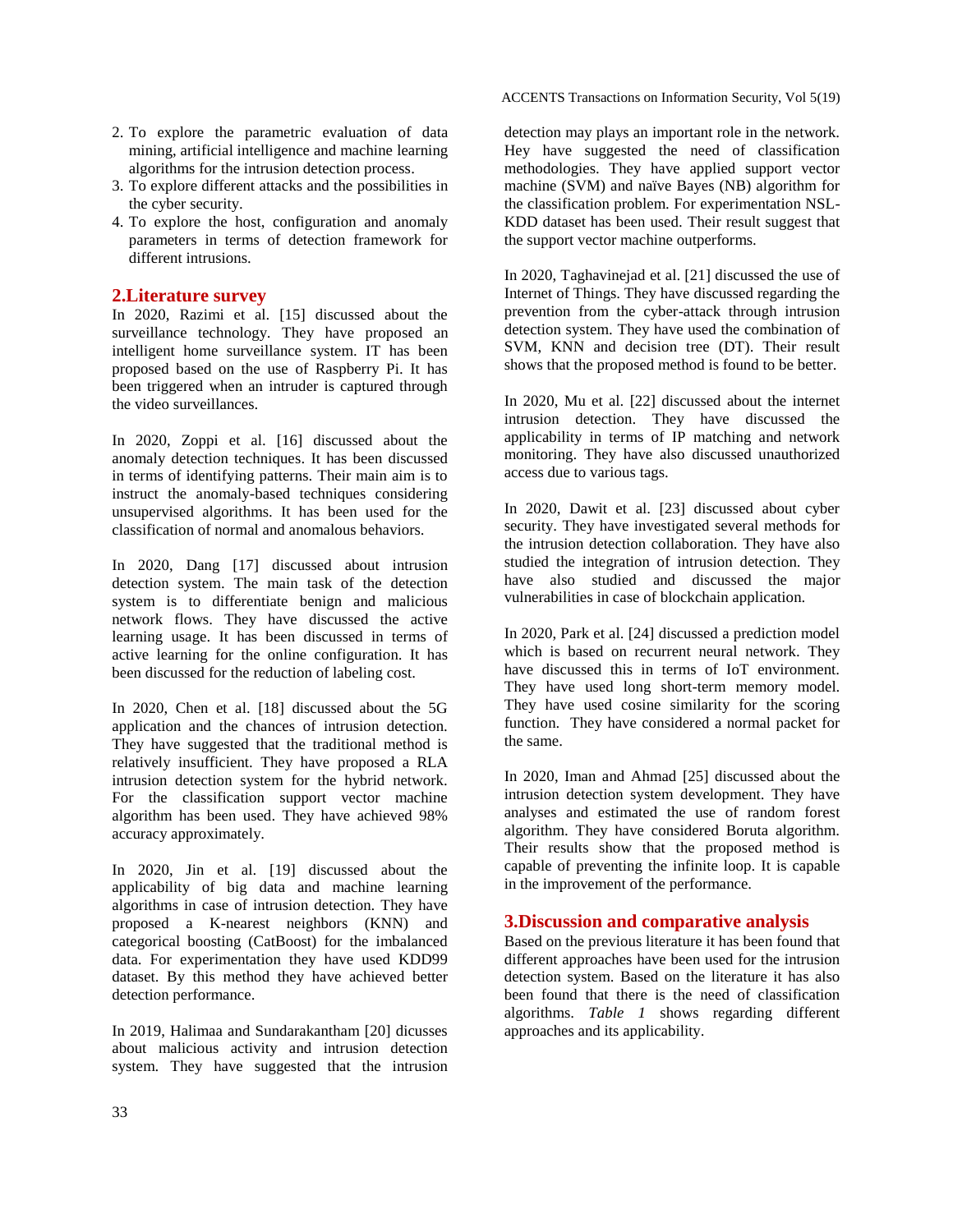Anand Vijay et al.

**Table 1** Different approaches and its applicability

| S.             | Reference | Approach                          | <b>Applicability</b>                                                                                                                                                                                                                                                   | <b>Results</b>                                                                                                                                                                           |
|----------------|-----------|-----------------------------------|------------------------------------------------------------------------------------------------------------------------------------------------------------------------------------------------------------------------------------------------------------------------|------------------------------------------------------------------------------------------------------------------------------------------------------------------------------------------|
| N <sub>0</sub> |           | <b>Used</b>                       |                                                                                                                                                                                                                                                                        |                                                                                                                                                                                          |
| 1              | [26]      | <b>XGBoost</b><br>Classification  | They have proposed a hybrid principal component<br>analysis (PCA)-firefly based machine learning<br>model. It has been used for the intrusion detection<br>system datasets classification. They have collected<br>the data for Kaggle.                                 | Their result shows that their<br>proposed model performs better<br>than machine learning models.                                                                                         |
| 2              | [27]      | Hybrid<br>deep<br>learning model  | They have proposed a hybrid deep learning model.<br>It has been proposed for the efficient detection. It<br>is based on convolutional neural network.                                                                                                                  | Their result shows improved<br>performance<br>in<br>terms<br>of<br>traditional methods.                                                                                                  |
| 3              | [28]      | Deep learning<br>approaches       | They have survey and analyzes deep learning<br>approaches.                                                                                                                                                                                                             | They have included<br>future<br>research challenges and future<br>directions.                                                                                                            |
| 4              | $[29]$    | Deep learning                     | They have analyzed different deep learning<br>models. They have also studied the performance of<br>binary and multiclass classification. They have<br>considered traffic datasets, namely, the CSE-CIC-<br>IDS2018 and the Bot-IoT dataset for the<br>experimentation. | They<br>have<br>evaluated<br>the<br>performances<br>based<br>on<br>accuracy, false alarm rate.                                                                                           |
| 5              | [30]      | Feature<br>selection<br>algorithm | They have proposed wrapper feature selection<br>algorithm for the IDS. They have applied pigeon<br>inspired optimizer. It has been applied for the<br>They<br>have<br>considered<br>selection process.<br>NLS-KDD<br>KDDCUP99.<br>UNSW-NB15<br>and<br>datasets.        | proposed algorithm<br>The<br>has<br>evaluated<br>based<br>been<br>on<br>accuracy, F-score, etc.<br>Their<br>shows<br>result<br>also<br>faster<br>convergence than the sigmoid<br>method. |

## **4.Problem identification**

After the current trend's discussion and analysis, the following gaps have been identified:

- 1. There is a need of categorization and clustering techniques to handle large amount of data.
- 2. Better intrusion detection framework can be created based on data mining and evolutionary techniques.
- 3. Most of the algorithms performs well on some attacks like DoS but fails in prediction of different attacks.
- 4. Classification accuracy can be improved separately for each attack along with the average accuracy.
- 5. Most of the algorithms calculated the accuracy on the selected data so there is the need of classifying complete data.

## **5.Conclusion**

In this paper a survey and analysis has been presented based on the computational methods for efficient IDS development. Different method has been considered for the review and analysis. Mostly data mining, machine learning and artificial intelligence algorithms have been considered for the analysis. As per the security concern it is very important to secure the connection and timely detection of intrusion. The aim of this paper is to provide a better insight in the direction of intrusion detection and find the implications of different methodology as far presented.

### **Acknowledgment**

None.

#### **Conflicts of interest**

The authors have no conflicts of interest to declare.

#### **References**

- [1] McLaughlin S, Konstantinou C, Wang X, Davi L, Sadeghi AR, Maniatakos M, Karri R. The cybersecurity landscape in industrial control systems. Proceedings of the IEEE. 2016; 104(5):1039-57.
- [2] Ani UP, He H, Tiwari A. Review of cybersecurity issues in industrial critical infrastructure: manufacturing in perspective. Journal of Cyber Security Technology. 2017; 1(1):32-74.
- [3] Gupta R, Singh S. A review on intrusion detection system based on data mining and evolutionary algorithms. International Journal of Advanced Technology and Engineering Exploration. 2018; 5(46):356-61.
- [4] Kim S, Kim B, Kim HJ. Intrusion detection and mitigation system using blockchain analysis for bitcoin exchange. In proceedings of the 2018 international conference on cloud computing and internet of things 2018 (pp. 40-4).
- [5] Ren W, Yardley T, Nahrstedt K. EDMAND: Edgebased multi-level anomaly detection for SCADA networks. In international conference on communications, control, and computing technologies